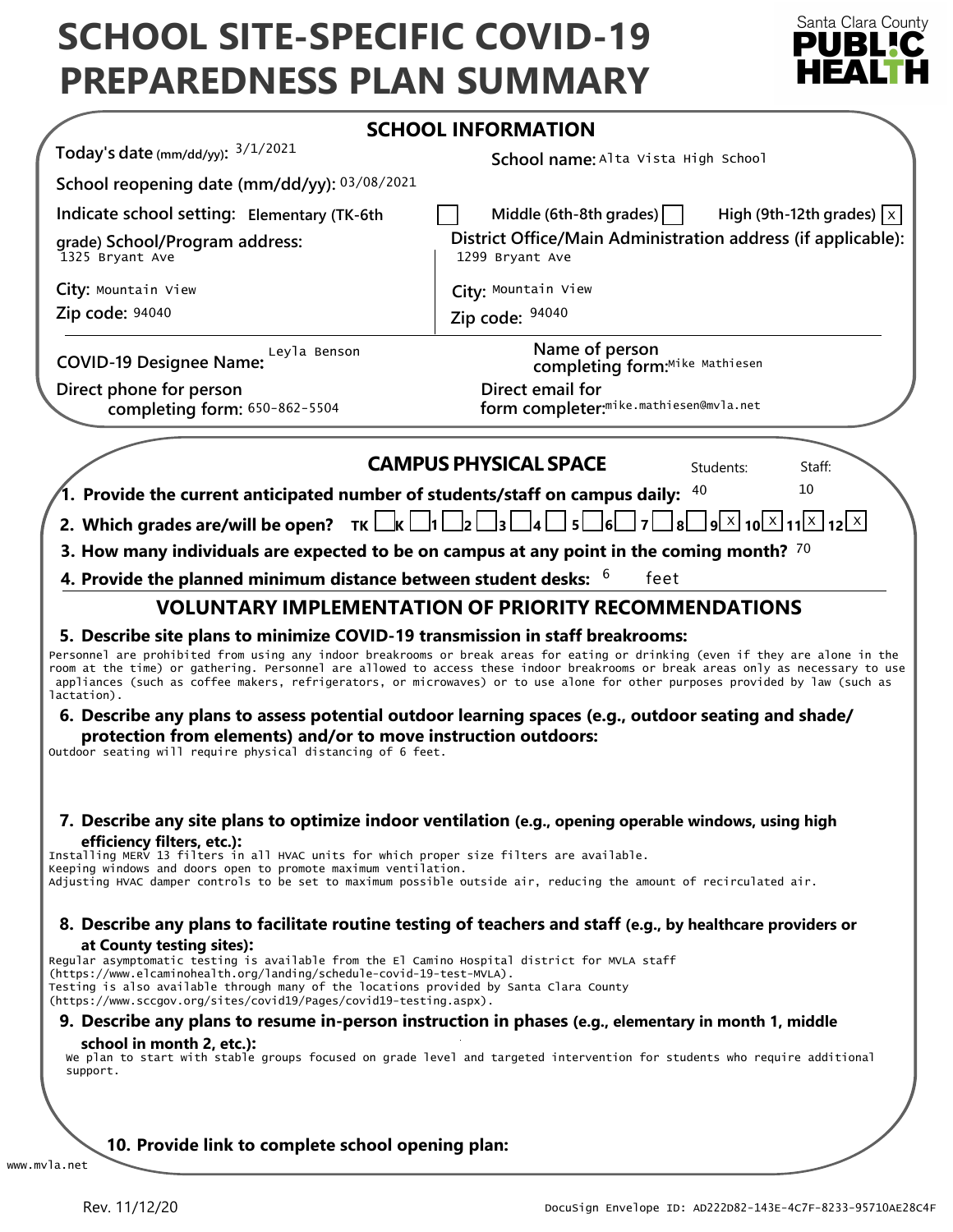# **Visitor Information School Preparedness Plan to Meet County Guidance for COVID-19**

# Santa Clara County PUBLIC

#### **(POST ON WEBSITE AND AT ALL SCHOOL ENTRANCES)**

# **VISITORS/VOLUNTEERS**

**The school allows only necessary visitors and volunteers on the campus and will limit the number of students and staff who come into contact with them.**

## **FACE COVERINGS - We will support students and staff wearing masks by:**

We provide clean, undamaged face coverings and ensure they are properly worn by employees over the nose and mouth when indoors, and when outdoors and less than six feet away from another person, including non-employees, and where required by orders from the California Department of Public Health (CDPH) or local health department. Face coverings will be provided by the district and are available in the respective office of each campus.

## **PHYSICAL DISTANCING - We will support physical distancing by:**

Where possible, we ensure at least six feet of physical distancing at all times in our workplace by: Eliminating the need for workers to be in the workplace – e.g., telework or other remote work arrangements. Reducing the number of persons in an area at one time, including visitors. Visual cues such as signs and floor markings to indicate where employees and others should be located or their direction and path of travel. Staggered arrival, departure, work, and break times. Adjusted work processes or procedures to allow greater distance between employees.

# **CLEANING & MAINTENANCE**

#### **We will support cleaning and maintenance of our campus by:**

We implement the following cleaning and disinfection measures for frequently touched surfaces: Follow CDC guidelines for frequency of cleaning and disinfection and appropriate materials to be used. District custodial staff have been provided the appropriate guidance and reference materials. Facilities and custodial leads will order additional supplies in a timely manner to ensure a constant inventory of cleaning and disinfecting supplies.

## **HYGIENE - We will support routine and frequent handwashing by:**

In order to implement effective hand sanitizing procedures, we: Provide employees with an effective hand sanitizer. Hand sanitizer dispensers have been installed in all classrooms and common work spaces (i.e. library, tutorial center, administration office). Individual bottles of hand sanitizer will also be made available.

Soap dispensers in restrooms will be checked regularly and refilled as needed. Encourage employees to wash their hands for at least 20 seconds each time.

## **ROUTINE TESTING - We will encourage and support staff testing by:**

Regular asymptomatic testing is available from the El Camino Hospital district for MVLA staff (https://www.elcaminohealth.org/landing/schedule-covid-19-test-MVLA). Testing is also available through many of the locations provided by Santa Clara County (https://www.sccgov.org/sites/covid19/Pages/covid19-testing.aspx).

• **Families are required to report known cases of COVID-19 in their household to the school immediately. The school will report all known COVID-19 cases to Santa Clara Public Health.**

11/12/20 • **For more details, see our complete school opening plan here:**

Rev.

www.mvla.net